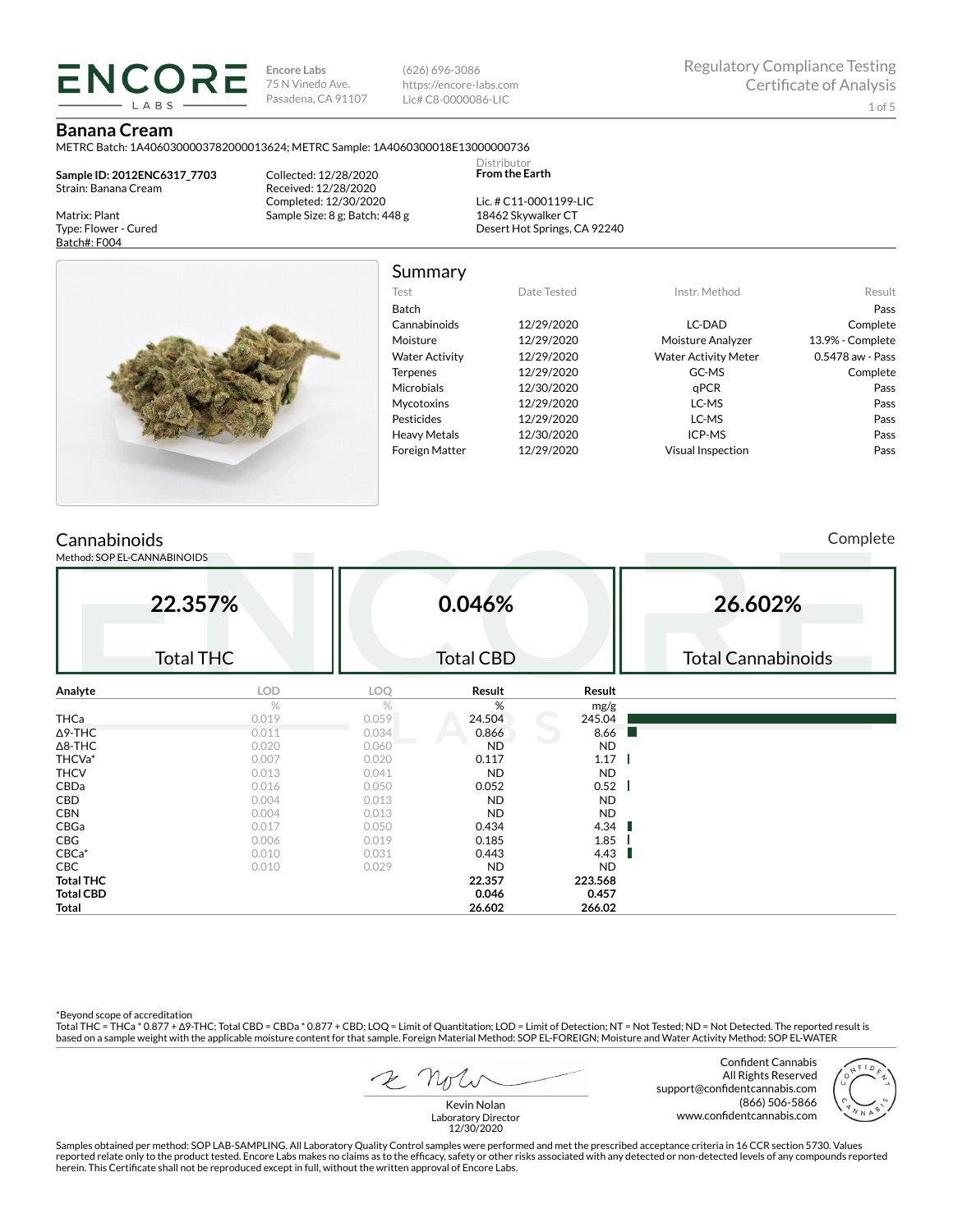**ENCORE Encore Labs** 75 N Vinedo Ave. Pasadena, CA 91107

(626) 696-3086 https://encore-labs.com Lic# C8-0000086-LIC

# **Banana Cream**

LABS

METRC Batch: 1A4060300003782000013624; METRC Sample: 1A4060300018E13000000736

|                             |                                | <b>Distributor</b>           |  |
|-----------------------------|--------------------------------|------------------------------|--|
| Sample ID: 2012ENC6317 7703 | Collected: 12/28/2020          | <b>From the Earth</b>        |  |
| Strain: Banana Cream        | Received: 12/28/2020           |                              |  |
|                             | Completed: 12/30/2020          | Lic. # C11-0001199-LIC       |  |
| Matrix: Plant               | Sample Size: 8 g; Batch: 448 g | 18462 Skywalker CT           |  |
| Type: Flower - Cured        |                                | Desert Hot Springs, CA 92240 |  |
| Batch#: F004                |                                |                              |  |
|                             |                                |                              |  |

# Terpenes

Method: COREL TERRENES

| METHOG: SUP EL-TERPENES |            |       |                                                          |                              |  |
|-------------------------|------------|-------|----------------------------------------------------------|------------------------------|--|
| Analyte                 | <b>LOD</b> | LOQ   | Result                                                   | Result                       |  |
|                         | $\%$       | $\%$  | %                                                        | mg/g                         |  |
| δ-Limonene              | 0.001      | 0.008 | 0.448                                                    | 4.48                         |  |
| β-Myrcene               | 0.001      | 0.008 | 0.429                                                    | 4.29                         |  |
| β-Caryophyllene         | 0.002      | 0.008 | 0.404                                                    | 4.04                         |  |
| $\alpha$ -Humulene      | 0.001      | 0.008 | 0.115                                                    | 1.15                         |  |
| $\beta$ -Pinene         | 0.001      | 0.008 | 0.114                                                    | 1.14                         |  |
| $\alpha$ -Pinene        | 0.001      | 0.008 | 0.109                                                    | 1.09                         |  |
| Ocimene                 | 0.001      | 0.008 | 0.033                                                    | 0.33                         |  |
| Camphene                | 0.001      | 0.008 | 0.017                                                    | 0.17                         |  |
| Linalool                | 0.002      | 0.008 | 0.014                                                    | 0.14                         |  |
| trans-Nerolidol         | 0.001      | 0.005 | 0.014                                                    | 0.14                         |  |
| $\alpha$ -Bisabolol     | 0.002      | 0.008 | 0.012                                                    | 0.12                         |  |
| $\alpha$ -Terpinene     | 0.001      | 0.008 | <b>ND</b>                                                | ND.                          |  |
| cis-Nerolidol           | 0.000      | 0.003 | <b>ND</b>                                                | ND.                          |  |
| δ-3-Carene              | 0.001      | 0.008 | <b>ND</b>                                                | ND.                          |  |
| Eucalyptol              | 0.001      | 0.008 | <b>ND</b>                                                | ND                           |  |
| y-Terpinene             | 0.001      | 0.008 | <b>ND</b>                                                | ND                           |  |
| Guaiol                  | 0.001      | 0.008 | <b>ND</b>                                                | ND.                          |  |
| Isopulegol              | 0.002      | 0.008 | <b>ND</b>                                                | ND                           |  |
| Terpinolene             | 0.001      | 0.008 | <loq< td=""><td><loq< td=""><td></td></loq<></td></loq<> | <loq< td=""><td></td></loq<> |  |
| Total                   |            |       | 1.708                                                    | 17.08                        |  |
|                         |            |       |                                                          |                              |  |

# Primary Aromas



Date Tested: 12/29/2020<br>LOQ = Limit of Quantitation; LOD = Limit of Detection; NT = Not Tested; ND = Not Detected. The reported result is based on a sample weight with the applicable moisture content for that sample.



2 Not

Confident Cannabis All Rights Reserved support@confidentcannabis.com (866) 506-5866 www.confidentcannabis.com



Kevin Nolan Laboratory Director 12/30/2020

Samples obtained per method: SOP LAB-SAMPLING. All Laboratory Quality Control samples were performed and met the prescribed acceptance criteria in 16 CCR section 5730. Values reported relate only to the product tested. Encore Labs makes no claims as to the efficacy, safety or other risks associated with any detected or non-detected levels of any compounds reported<br>herein. This Certificate shall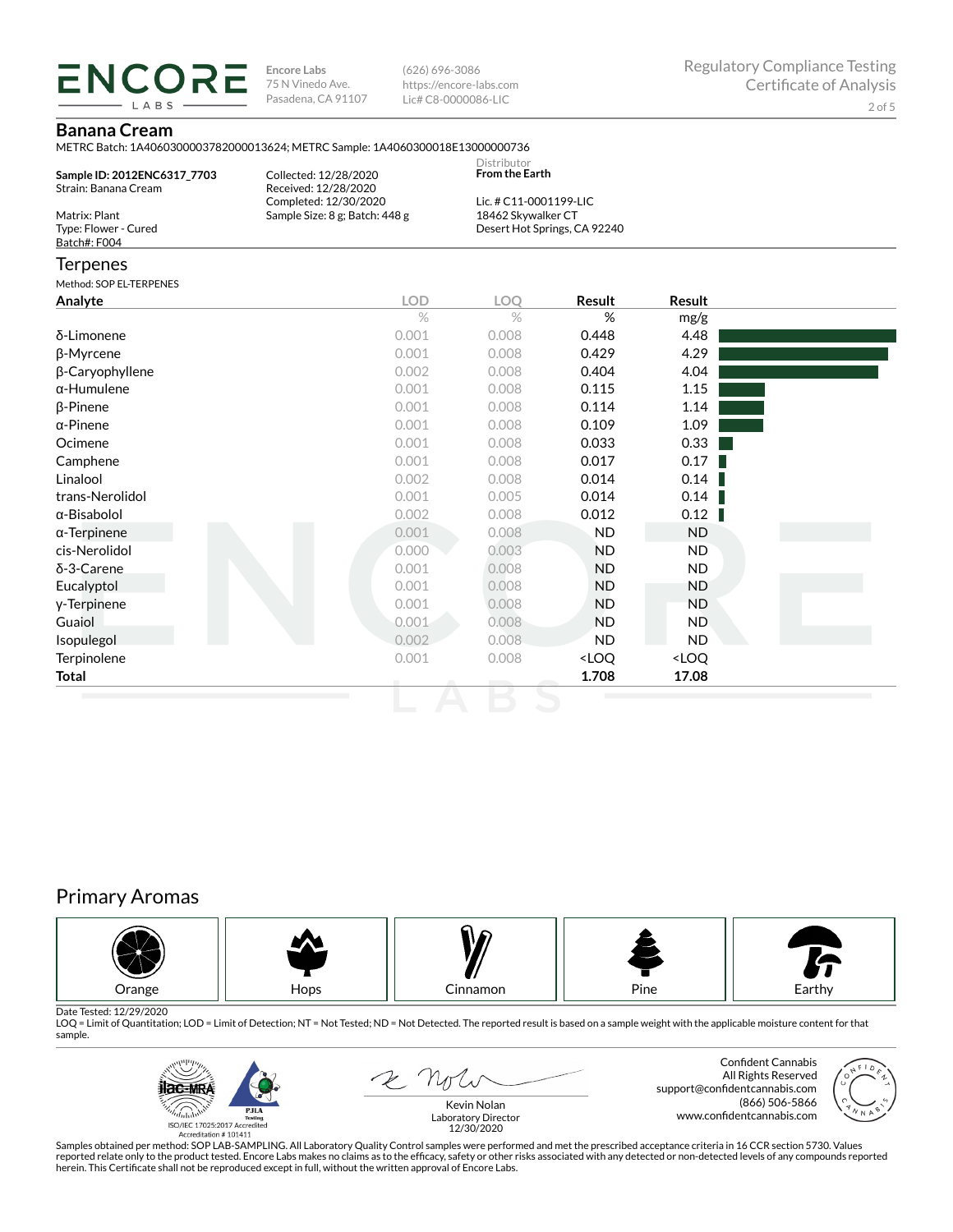**Encore Labs** 75 N Vinedo Ave. Pasadena, CA 91107 (626) 696-3086 https://encore-labs.com Lic# C8-0000086-LIC

> Distributor **From the Earth**

### **Banana Cream**

Matrix: Plant Type: Flower - Cured Batch#: F004

Pesticides

METRC Batch: 1A4060300003782000013624; METRC Sample: 1A4060300018E13000000736

**Sample ID: 2012ENC6317\_7703** Strain: Banana Cream

ENCORE **IARS** 

> Collected: 12/28/2020 Received: 12/28/2020 Completed: 12/30/2020 Sample Size: 8 g; Batch: 448 g

Lic. # C11-0001199-LIC 18462 Skywalker CT Desert Hot Springs, CA 92240

#### Method: SOP EL-PesticidesLCMS LC-MS **Analyte LOD LOQ Limit Result Status**  $\mu$ g/g  $\mu$ g/g  $\mu$ g/g  $\mu$ g/g Abamectin 0.005 0.02 0.1 ND Pass Acephate 0.002 0.01 0.1 ND Pass Acequinocyl 0.01 0.02 0.1 ND Pass Acetamiprid 0.005 0.02 0.1 ND Pass Aldicarb 0.05 0.1 0.05 ND Pass Azoxystrobin 0.005 0.02 0.1 ND Pass Bifenazate 0.005 0.01 0.1 ND Pass Bifenthrin 0.005 0.01 3 ND Pass Boscalid 0.02 0.05 0.1 ND Pass **Captan 12 0.2 0.3 0.7 ND Pass Carbaryl 0.02 0.05 0.5 ND Pass** Carbofuran 0.05 0.1 0.05 ND Pass Chlorantraniliprole 0.002 0.01 10 ND Pass Chlordane 0.05 0.1 0.05 ND Pass Chlorfenapyr 0.05 0.1 0.05 ND Pass Chlorpyrifos 0.05 0.1 0.05 ND Pass Clofentezine 0.01 0.02 0.1 ND Pass Coumaphos 0.02 0.05 0.02 ND Pass Cyfluthrin 0.05 0.1 2 ND Pass Cypermethrin 0.1 0.2 1 ND Pass Daminozide 0.02 0.05 0.02 ND Pass **Diazinon** 0.002 0.01 0.1 ND Pass Dichlorvos 0.02 0.05 0.02 ND Pass Dimethoate 0.02 0.05 0.02 ND Pass Dimethomorph 0.005 0.02 2 ND Pass Ethoprophos 0.05 0.1 0.05 ND Pass Etofenprox 0.05 0.1 0.05 ND Pass Etoxazole 0.005 0.02 0.1 ND Pass Fenhexamid 0.005 0.02 0.1 ND Pass Fenoxycarb 0.05 0.1 0.05 ND Pass Fenpyroximate 0.005 0.02 0.1 ND Pass Fipronil 0.05 0.1 0.05 ND Pass Flonicamid 0.01 0.02 0.1 ND Pass **Analyte LOD LOQ Limit Result Status**  $\mu$ g/g  $\mu$ g/g  $\mu$ g/g  $\mu$ g/g Fludioxonil 0.01 0.05 0.1 ND Pass Hexythiazox 0.005 0.02 0.1 ND Pass **Imazalil 11 0.05 0.1 0.05 ND Pass** Imidacloprid 0.005 0.02 5 ND Pass Kresoxim Methyl  $0.005$  0.02 0.1 ND Pass **Malathion** 0.02 0.05 0.5 **ND Pass** Metalaxyl 0.002 0.005 2 ND Pass Methiocarb 0.05 0.1 0.05 ND Pass **Methomyl** 0.01 0.02 1 **ND Pass** Mevinphos 0.02 0.05 0.02 ND Pass Myclobutanil 0.005 0.01 0.1 ND Pass **Naled 1200 0.01 0.02 0.1 ND Pass Oxamyl** 0.005 0.01 0.5 **ND Pass** Paclobutrazol 0.05 0.1 0.05 ND Pass Parathion Methyl 0.02 0.05 0.02 ND Pass Pentachloronitrobenzene 0.02 0.05 0.1 ND Pass Permethrin 0.02 0.05 0.5 ND Pass Phosmet 0.01 0.02 0.1 ND Pass Piperonyl Butoxide 0.002 0.01 3 ND Pass Prallethrin 0.005 0.02 0.1 ND Pass Propiconazole 0.005 0.01 0.1 ND Pass **Propoxur 1988 0.05 0.1 0.05 ND Pass Pyrethrins 0.02 0.05 0.5 ND Pass Pyridaben 1988 0.005 0.01 0.1 ND Pass Spinetoram 0.005 0.01 0.1 ND Pass** Spinosad 0.005 0.01 0.1 ND Pass Spiromesifen 0.01 0.02 0.1 ND Pass Spirotetramat 0.005 0.01 0.1 ND Pass Spiroxamine 0.05 0.1 0.05 ND Pass Tebuconazole 0.005 0.01 0.1 ND Pass Thiacloprid 0.02 0.05 0.02 ND Pass Thiamethoxam 0.005 0.01 5 ND Pass Trifloxystrobin 0.005 0.01 0.1 ND Pass

LOQ = Limit of Quantitation; LOD = Limit of Detection; NT = Not Tested; ND = Not Detected.

**ilac-MRA P.ILA** أيطيبك ISO/IEC 17025:2017 Ac

Accreditation #101411

Z Noli

Confident Cannabis All Rights Reserved support@confidentcannabis.com (866) 506-5866 www.confidentcannabis.com



Kevin Nolan Laboratory Director 12/30/2020

Samples obtained per method: SOP LAB-SAMPLING. All Laboratory Quality Control samples were performed and met the prescribed acceptance criteria in 16 CCR section 5730. Values reported relate only to the product tested. Encore Labs makes no claims as to the efficacy, safety or other risks associated with any detected or non-detected levels of any compounds reported herein. This Certificate shall not be reproduced except in full, without the written approval of Encore Labs.

Pass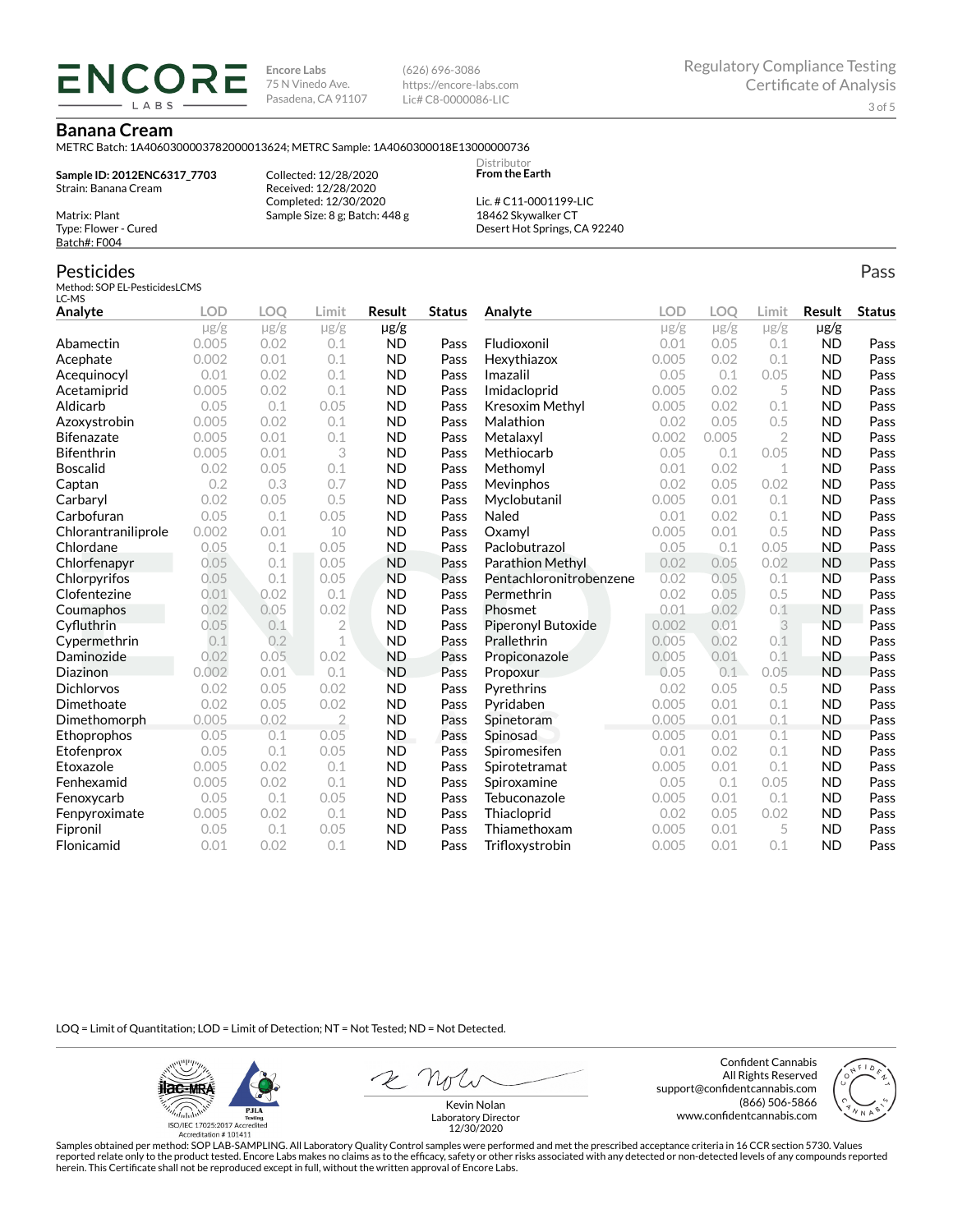**ENCORE** LABS

**Encore Labs** 75 N Vinedo Ave. Pasadena, CA 91107

(626) 696-3086 https://encore-labs.com Lic# C8-0000086-LIC

# **Banana Cream**

METRC Batch: 1A4060300003782000013624; METRC Sample: 1A4060300018E13000000736

| Analyte                                                     | <b>LOD</b>                                              | LOO                                          | Limit | Result | <b>Status</b> |
|-------------------------------------------------------------|---------------------------------------------------------|----------------------------------------------|-------|--------|---------------|
| <b>Mycotoxins</b><br>Method: SOP EL-PesticidesLCMS<br>LC-MS |                                                         |                                              |       |        | Pass          |
| Type: Flower - Cured<br>Batch#: F004                        |                                                         | Desert Hot Springs, CA 92240                 |       |        |               |
| Matrix: Plant                                               | Completed: 12/30/2020<br>Sample Size: 8 g; Batch: 448 g | Lic. # C11-0001199-LIC<br>18462 Skywalker CT |       |        |               |
| Sample ID: 2012ENC6317 7703<br>Strain: Banana Cream         | Collected: 12/28/2020<br>Received: 12/28/2020           | Distributor<br><b>From the Earth</b>         |       |        |               |

|                         | µg/kg | µg/kg | µg/kg | µg/kg     |               |
|-------------------------|-------|-------|-------|-----------|---------------|
| <b>B1</b>               |       | ⊷     |       | <b>ND</b> | Tested        |
| B <sub>2</sub>          |       |       |       | <b>ND</b> | <b>Tested</b> |
| G1                      |       |       |       | <b>ND</b> | Tested        |
| G <sub>2</sub>          |       |       |       | <b>ND</b> | Tested        |
| Ochratoxin A            |       |       | 20    | <b>ND</b> | Pass          |
| <b>Total Aflatoxins</b> |       |       | 20    | <b>ND</b> | Pass          |



Date Tested: 12/29/2020 LOQ = Limit of Quantitation; LOD = Limit of Detection; NT = Not Tested; ND = Not Detected.



Confident Cannabis All Rights Reserved support@confidentcannabis.com (866) 506-5866 www.confidentcannabis.com



Kevin Nolan Laboratory Director 12/30/2020

Samples obtained per method: SOP LAB-SAMPLING. All Laboratory Quality Control samples were performed and met the prescribed acceptance criteria in 16 CCR section 5730. Values reported relate only to the product tested. Encore Labs makes no claims as to the efficacy, safety or other risks associated with any detected or non-detected levels of any compounds reported<br>herein. This Certificate shall